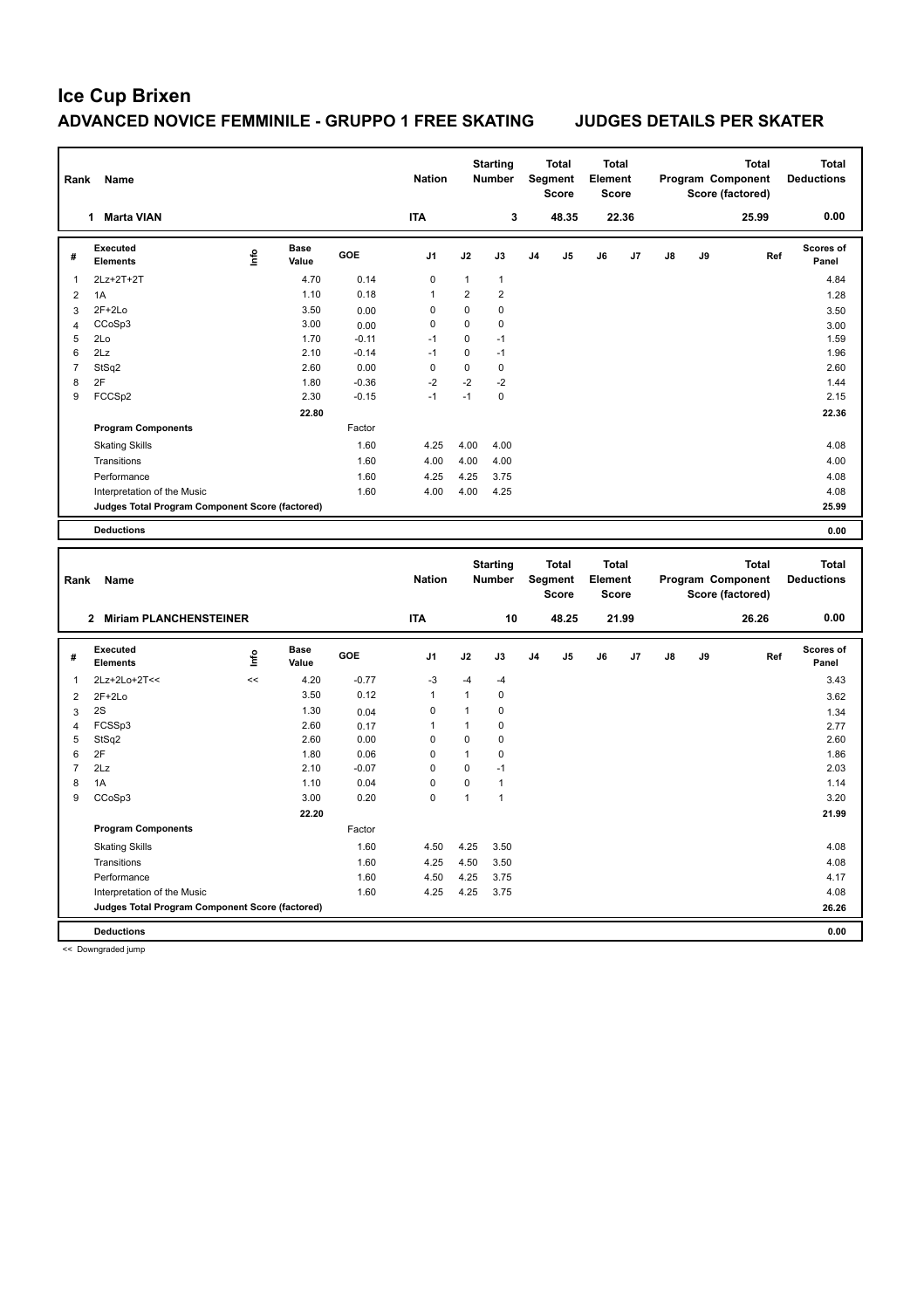| Rank           | Name                                            |          |                      |            | <b>Nation</b>  |          | <b>Starting</b><br><b>Number</b> |                | <b>Total</b><br>Segment<br><b>Score</b> | <b>Total</b><br>Element<br><b>Score</b> |                |               |    | <b>Total</b><br>Program Component<br>Score (factored) | Total<br><b>Deductions</b> |
|----------------|-------------------------------------------------|----------|----------------------|------------|----------------|----------|----------------------------------|----------------|-----------------------------------------|-----------------------------------------|----------------|---------------|----|-------------------------------------------------------|----------------------------|
|                | 3 Sofia TRIDELLO                                |          |                      |            | <b>ITA</b>     |          | 2                                |                | 47.88                                   |                                         | 22.01          |               |    | 25.87                                                 | 0.00                       |
| #              | Executed<br><b>Elements</b>                     | ۴ů       | <b>Base</b><br>Value | <b>GOE</b> | J <sub>1</sub> | J2       | J3                               | J <sub>4</sub> | J <sub>5</sub>                          | J6                                      | J <sub>7</sub> | $\mathsf{J}8$ | J9 | Ref                                                   | <b>Scores of</b><br>Panel  |
| 1              | $2F+2T$                                         |          | 3.10                 | 0.06       | 0              | 0        | $\mathbf{1}$                     |                |                                         |                                         |                |               |    |                                                       | 3.16                       |
| $\overline{2}$ | 2A<                                             | $\hat{}$ | 2.64                 | $-0.70$    | $-3$           | $-3$     | $-2$                             |                |                                         |                                         |                |               |    |                                                       | 1.94                       |
| 3              | 2Lo                                             |          | 1.70                 | 0.00       | 0              | 0        | 0                                |                |                                         |                                         |                |               |    |                                                       | 1.70                       |
| 4              | FCSSp3                                          |          | 2.60                 | 0.35       | 1              | 1        | $\overline{2}$                   |                |                                         |                                         |                |               |    |                                                       | 2.95                       |
| 5              | 2F+1Eu+2S                                       |          | 3.60                 | 0.00       | 0              | 0        | $\mathbf 0$                      |                |                                         |                                         |                |               |    |                                                       | 3.60                       |
| 6              | 2Lze                                            | e        | 1.68                 | $-0.78$    | $-5$           | $-5$     | $-4$                             |                |                                         |                                         |                |               |    |                                                       | 0.90                       |
| $\overline{7}$ | 2Lo                                             |          | 1.70                 | 0.00       | $\mathbf 0$    | $\Omega$ | $\mathbf 0$                      |                |                                         |                                         |                |               |    |                                                       | 1.70                       |
| 8              | StSq2                                           |          | 2.60                 | 0.26       | 1              | 0        | $\overline{2}$                   |                |                                         |                                         |                |               |    |                                                       | 2.86                       |
| 9              | CCoSp3                                          |          | 3.00                 | 0.20       | 0              | 1        | $\mathbf{1}$                     |                |                                         |                                         |                |               |    |                                                       | 3.20                       |
|                |                                                 |          | 22.62                |            |                |          |                                  |                |                                         |                                         |                |               |    |                                                       | 22.01                      |
|                | <b>Program Components</b>                       |          |                      | Factor     |                |          |                                  |                |                                         |                                         |                |               |    |                                                       |                            |
|                | <b>Skating Skills</b>                           |          |                      | 1.60       | 4.00           | 4.00     | 4.00                             |                |                                         |                                         |                |               |    |                                                       | 4.00                       |
|                | Transitions                                     |          |                      | 1.60       | 3.75           | 3.75     | 4.25                             |                |                                         |                                         |                |               |    |                                                       | 3.92                       |
|                | Performance                                     |          |                      | 1.60       | 4.00           | 4.00     | 4.25                             |                |                                         |                                         |                |               |    |                                                       | 4.08                       |
|                | Interpretation of the Music                     |          |                      | 1.60       | 4.00           | 4.00     | 4.50                             |                |                                         |                                         |                |               |    |                                                       | 4.17                       |
|                | Judges Total Program Component Score (factored) |          |                      |            |                |          |                                  |                |                                         |                                         |                |               |    |                                                       | 25.87                      |
|                | <b>Deductions</b>                               |          |                      |            |                |          |                                  |                |                                         |                                         |                |               |    |                                                       | 0.00                       |

< Under-rotated jump e Wrong edge

| Rank | Name                                            |      |                      |         | <b>Nation</b>  |          | <b>Starting</b><br><b>Number</b> |                | <b>Total</b><br>Segment<br><b>Score</b> | <b>Total</b><br>Element<br><b>Score</b> |                |               |    | <b>Total</b><br>Program Component<br>Score (factored) | Total<br><b>Deductions</b> |
|------|-------------------------------------------------|------|----------------------|---------|----------------|----------|----------------------------------|----------------|-----------------------------------------|-----------------------------------------|----------------|---------------|----|-------------------------------------------------------|----------------------------|
|      | 4 Sofia DELVAI                                  |      |                      |         | <b>ITA</b>     |          | $\overline{7}$                   |                | 46.87                                   |                                         | 21.47          |               |    | 26.40                                                 | $-1.00$                    |
| #    | Executed<br><b>Elements</b>                     | lnfo | <b>Base</b><br>Value | GOE     | J <sub>1</sub> | J2       | J3                               | J <sub>4</sub> | J <sub>5</sub>                          | J6                                      | J <sub>7</sub> | $\mathsf{J}8$ | J9 | Ref                                                   | Scores of<br>Panel         |
| 1    | 2A<<                                            | <<   | 1.10                 | $-0.55$ | $-5$           | $-5$     | $-5$                             |                |                                         |                                         |                |               |    |                                                       | 0.55                       |
| 2    | $2F+2T$                                         |      | 3.10                 | $-0.18$ | $-1$           | $-1$     | $-1$                             |                |                                         |                                         |                |               |    |                                                       | 2.92                       |
| 3    | 2Lz                                             |      | 2.10                 | $-1.05$ | -5             | $-5$     | $-5$                             |                |                                         |                                         |                |               |    |                                                       | 1.05                       |
| 4    | FCSp3                                           |      | 2.80                 | 0.09    | $\Omega$       | $\Omega$ | 1                                |                |                                         |                                         |                |               |    |                                                       | 2.89                       |
| 5    | $2Lz+2T$                                        |      | 3.40                 | 0.00    | $\mathbf{1}$   | $\Omega$ | $-1$                             |                |                                         |                                         |                |               |    |                                                       | 3.40                       |
| 6    | 2Lo                                             |      | 1.70                 | 0.06    | $\mathbf{1}$   | $\Omega$ | 0                                |                |                                         |                                         |                |               |    |                                                       | 1.76                       |
| 7    | 2F                                              |      | 1.80                 | 0.18    | $\overline{1}$ |          | 1                                |                |                                         |                                         |                |               |    |                                                       | 1.98                       |
| 8    | StSq3                                           |      | 3.30                 | 0.22    | $\mathbf{1}$   | $\Omega$ | 1                                |                |                                         |                                         |                |               |    |                                                       | 3.52                       |
| 9    | CCoSp3                                          |      | 3.00                 | 0.40    | $\mathbf{1}$   |          | $\overline{2}$                   |                |                                         |                                         |                |               |    |                                                       | 3.40                       |
|      |                                                 |      | 22.30                |         |                |          |                                  |                |                                         |                                         |                |               |    |                                                       | 21.47                      |
|      | <b>Program Components</b>                       |      |                      | Factor  |                |          |                                  |                |                                         |                                         |                |               |    |                                                       |                            |
|      | <b>Skating Skills</b>                           |      |                      | 1.60    | 4.50           | 4.25     | 3.75                             |                |                                         |                                         |                |               |    |                                                       | 4.17                       |
|      | Transitions                                     |      |                      | 1.60    | 4.25           | 4.25     | 4.25                             |                |                                         |                                         |                |               |    |                                                       | 4.25                       |
|      | Performance                                     |      |                      | 1.60    | 4.00           | 3.75     | 3.75                             |                |                                         |                                         |                |               |    |                                                       | 3.83                       |
|      | Interpretation of the Music                     |      |                      | 1.60    | 4.25           | 4.00     | 4.50                             |                |                                         |                                         |                |               |    |                                                       | 4.25                       |
|      | Judges Total Program Component Score (factored) |      |                      |         |                |          |                                  |                |                                         |                                         |                |               |    |                                                       | 26.40                      |
|      | <b>Deductions</b>                               |      | Falls:               | $-1.00$ |                |          |                                  |                |                                         |                                         |                |               |    |                                                       | $-1.00$                    |

<< Downgraded jump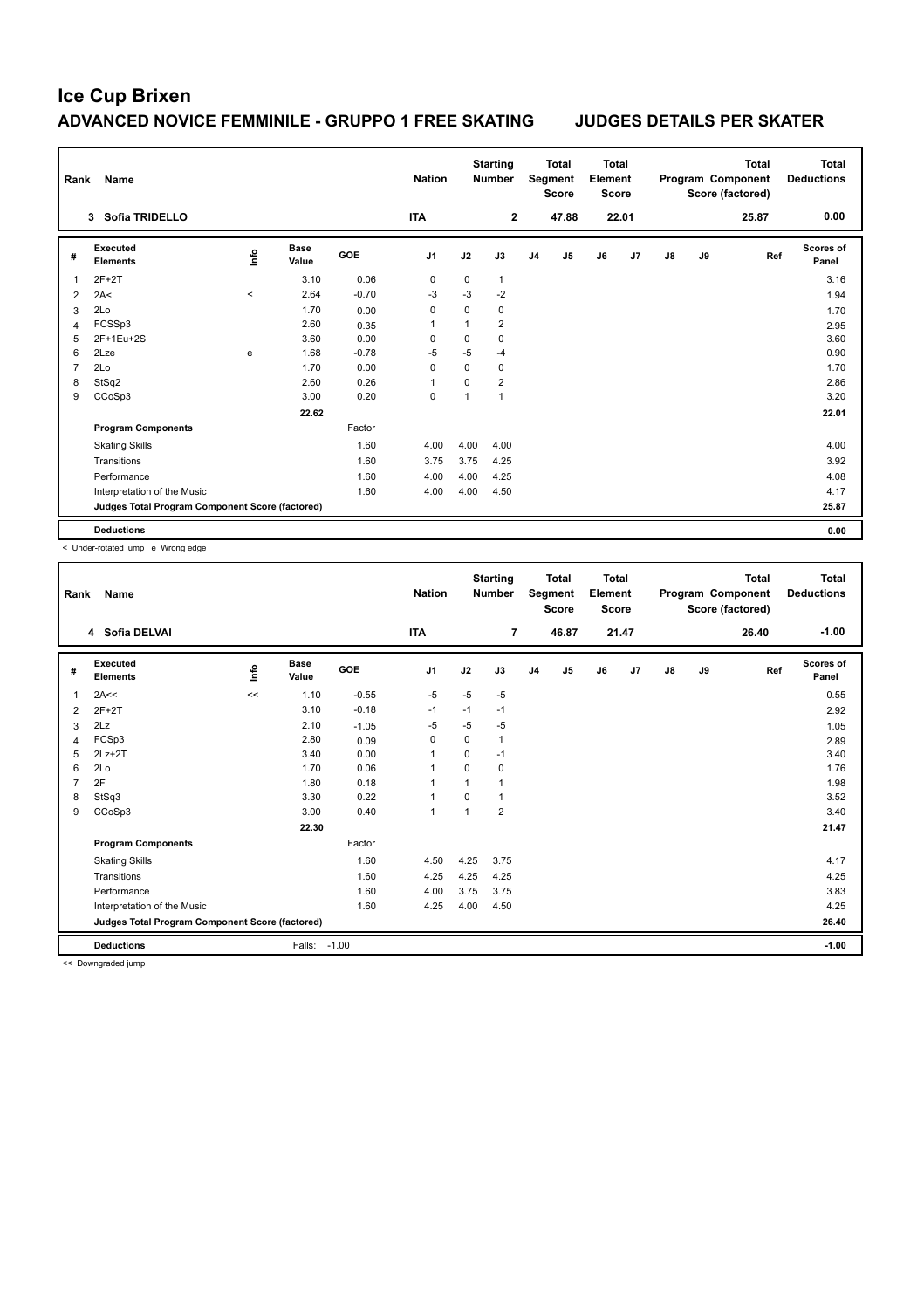| Rank                    | Name                                            |      |                      |         | <b>Nation</b>  |              | <b>Starting</b><br><b>Number</b> |    | <b>Total</b><br>Segment<br>Score | <b>Total</b><br>Element<br>Score |       |    |    | <b>Total</b><br>Program Component<br>Score (factored) | <b>Total</b><br><b>Deductions</b> |
|-------------------------|-------------------------------------------------|------|----------------------|---------|----------------|--------------|----------------------------------|----|----------------------------------|----------------------------------|-------|----|----|-------------------------------------------------------|-----------------------------------|
|                         | 5 Martina PATTON                                |      |                      |         | <b>ITA</b>     |              | 9                                |    | 45.20                            |                                  | 20.14 |    |    | 25.06                                                 | 0.00                              |
| #                       | <b>Executed</b><br><b>Elements</b>              | ۴    | <b>Base</b><br>Value | GOE     | J <sub>1</sub> | J2           | J3                               | J4 | J5                               | J6                               | J7    | J8 | J9 | Ref                                                   | Scores of<br>Panel                |
| 1                       | 1A                                              |      | 1.10                 | 0.00    | $\mathbf 0$    | $\mathbf 0$  | 0                                |    |                                  |                                  |       |    |    |                                                       | 1.10                              |
| $\overline{2}$          | 2Lo                                             |      | 1.70                 | 0.00    | 0              | $\mathbf 0$  | $\mathbf 0$                      |    |                                  |                                  |       |    |    |                                                       | 1.70                              |
| 3                       | 2Lz                                             |      | 2.10                 | $-0.84$ | $-4$           | $-4$         | $-4$                             |    |                                  |                                  |       |    |    |                                                       | 1.26                              |
| $\overline{4}$          | CCoSp3                                          |      | 3.00                 | 0.20    | $\mathbf{1}$   | $\mathbf{1}$ | $\mathbf 0$                      |    |                                  |                                  |       |    |    |                                                       | 3.20                              |
| 5                       | $2Lz+1T$                                        |      | 2.50                 | 0.00    | $\mathbf 0$    | $\mathbf 0$  | $\mathbf 0$                      |    |                                  |                                  |       |    |    |                                                       | 2.50                              |
| 6                       | $2F+2Lo$                                        |      | 3.50                 | 0.00    | 0              | $\mathbf 0$  | 0                                |    |                                  |                                  |       |    |    |                                                       | 3.50                              |
| $\overline{7}$          | StSq2                                           |      | 2.60                 | $-0.09$ | $-1$           | $\mathsf 0$  | 0                                |    |                                  |                                  |       |    |    |                                                       | 2.51                              |
| 8                       | 2F                                              |      | 1.80                 | 0.06    | $\mathbf 0$    | $\pmb{0}$    | $\mathbf{1}$                     |    |                                  |                                  |       |    |    |                                                       | 1.86                              |
| 9                       | FCSSp3                                          |      | 2.60                 | $-0.09$ | $\mathbf 0$    | $-1$         | $\mathbf 0$                      |    |                                  |                                  |       |    |    |                                                       | 2.51                              |
|                         |                                                 |      | 20.90                |         |                |              |                                  |    |                                  |                                  |       |    |    |                                                       | 20.14                             |
|                         | <b>Program Components</b>                       |      |                      | Factor  |                |              |                                  |    |                                  |                                  |       |    |    |                                                       |                                   |
|                         | <b>Skating Skills</b>                           |      |                      | 1.60    | 4.25           | 4.00         | 3.75                             |    |                                  |                                  |       |    |    |                                                       | 4.00                              |
|                         | Transitions                                     |      |                      | 1.60    | 4.00           | 4.00         | 3.50                             |    |                                  |                                  |       |    |    |                                                       | 3.83                              |
|                         | Performance                                     |      |                      | 1.60    | 4.25           | 4.00         | 3.75                             |    |                                  |                                  |       |    |    |                                                       | 4.00                              |
|                         | Interpretation of the Music                     |      |                      | 1.60    | 4.00           | 4.00         | 3.50                             |    |                                  |                                  |       |    |    |                                                       | 3.83                              |
|                         | Judges Total Program Component Score (factored) |      |                      |         |                |              |                                  |    |                                  |                                  |       |    |    |                                                       | 25.06                             |
|                         | <b>Deductions</b>                               |      |                      |         |                |              |                                  |    |                                  |                                  |       |    |    |                                                       | 0.00                              |
|                         |                                                 |      |                      |         |                |              |                                  |    |                                  |                                  |       |    |    |                                                       |                                   |
| Rank                    | Name                                            |      |                      |         | <b>Nation</b>  |              | <b>Starting</b><br><b>Number</b> |    | <b>Total</b><br>Segment<br>Score | <b>Total</b><br>Element<br>Score |       |    |    | <b>Total</b><br>Program Component<br>Score (factored) | <b>Total</b><br><b>Deductions</b> |
|                         | 6 Sara ZOFREA                                   |      |                      |         | <b>ITA</b>     |              | 4                                |    | 44.28                            |                                  | 21.22 |    |    | 23.06                                                 | 0.00                              |
| #                       | Executed<br><b>Elements</b>                     | Life | <b>Base</b><br>Value | GOE     | J1             | J2           | J3                               | J4 | J5                               | J6                               | J7    | J8 | J9 | Ref                                                   | Scores of<br>Panel                |
| 1                       | 2Lz!+2Lo+2Tq                                    | Ţ    | 5.10                 | $-0.42$ | $-3$           | $-2$         | $-1$                             |    |                                  |                                  |       |    |    |                                                       | 4.68                              |
| $\overline{\mathbf{c}}$ | 1A                                              |      | 1.10                 | $-0.04$ | $\pmb{0}$      | $\mathbf 0$  | $-1$                             |    |                                  |                                  |       |    |    |                                                       | 1.06                              |
| 3                       | FSSp3                                           |      | 2.60                 | 0.00    | $\mathbf 0$    | $\mathbf 0$  | $\mathbf 0$                      |    |                                  |                                  |       |    |    |                                                       | 2.60                              |
| $\overline{4}$          | 2Lze                                            | e    | 1.68                 | $-0.50$ | -3             | $-3$         | $-3$                             |    |                                  |                                  |       |    |    |                                                       | 1.18                              |
| 5                       | $2F+2T$                                         |      | 3.10                 | 0.00    | $\mathbf 0$    | $\mathbf 0$  | $\mathbf 0$                      |    |                                  |                                  |       |    |    |                                                       | 3.10                              |
| 6                       | 2F                                              |      | 1.80                 | 0.06    | 0              | $\mathbf 0$  | $\mathbf{1}$                     |    |                                  |                                  |       |    |    |                                                       | 1.86                              |
| $\overline{7}$          | 2Lo                                             |      | 1.70                 | $-0.11$ | $\mathsf 0$    | $-1$         | $-1$                             |    |                                  |                                  |       |    |    |                                                       | 1.59                              |
| 8                       | StSq2                                           |      | 2.60                 | $-0.35$ | $-1$           | $-1$         | $-2$                             |    |                                  |                                  |       |    |    |                                                       | 2.25                              |
| 9                       | CCoSp3                                          |      | 3.00                 | $-0.10$ | $-1$           | $\mathbf 0$  | $\mathbf 0$                      |    |                                  |                                  |       |    |    |                                                       | 2.90                              |
|                         |                                                 |      | 22.68                |         |                |              |                                  |    |                                  |                                  |       |    |    |                                                       | 21.22                             |
|                         | <b>Program Components</b>                       |      |                      | Factor  |                |              |                                  |    |                                  |                                  |       |    |    |                                                       |                                   |
|                         | <b>Skating Skills</b>                           |      |                      | 1.60    | 3.75           | 3.75         | 3.75                             |    |                                  |                                  |       |    |    |                                                       | 3.75                              |
|                         | Transitions                                     |      |                      | 1.60    | 3.50           | 3.50         | 3.50                             |    |                                  |                                  |       |    |    |                                                       | 3.50                              |
|                         | Performance                                     |      |                      | 1.60    | 3.50           | 3.75         | 3.50                             |    |                                  |                                  |       |    |    |                                                       | 3.58                              |
|                         | Interpretation of the Music                     |      |                      | 1.60    | 3.50           | 3.50         | 3.75                             |    |                                  |                                  |       |    |    |                                                       | 3.58                              |
|                         | Judges Total Program Component Score (factored) |      |                      |         |                |              |                                  |    |                                  |                                  |       |    |    |                                                       | 23.06                             |

e Wrong edge ! Not clear edge q Jump landed on the quarter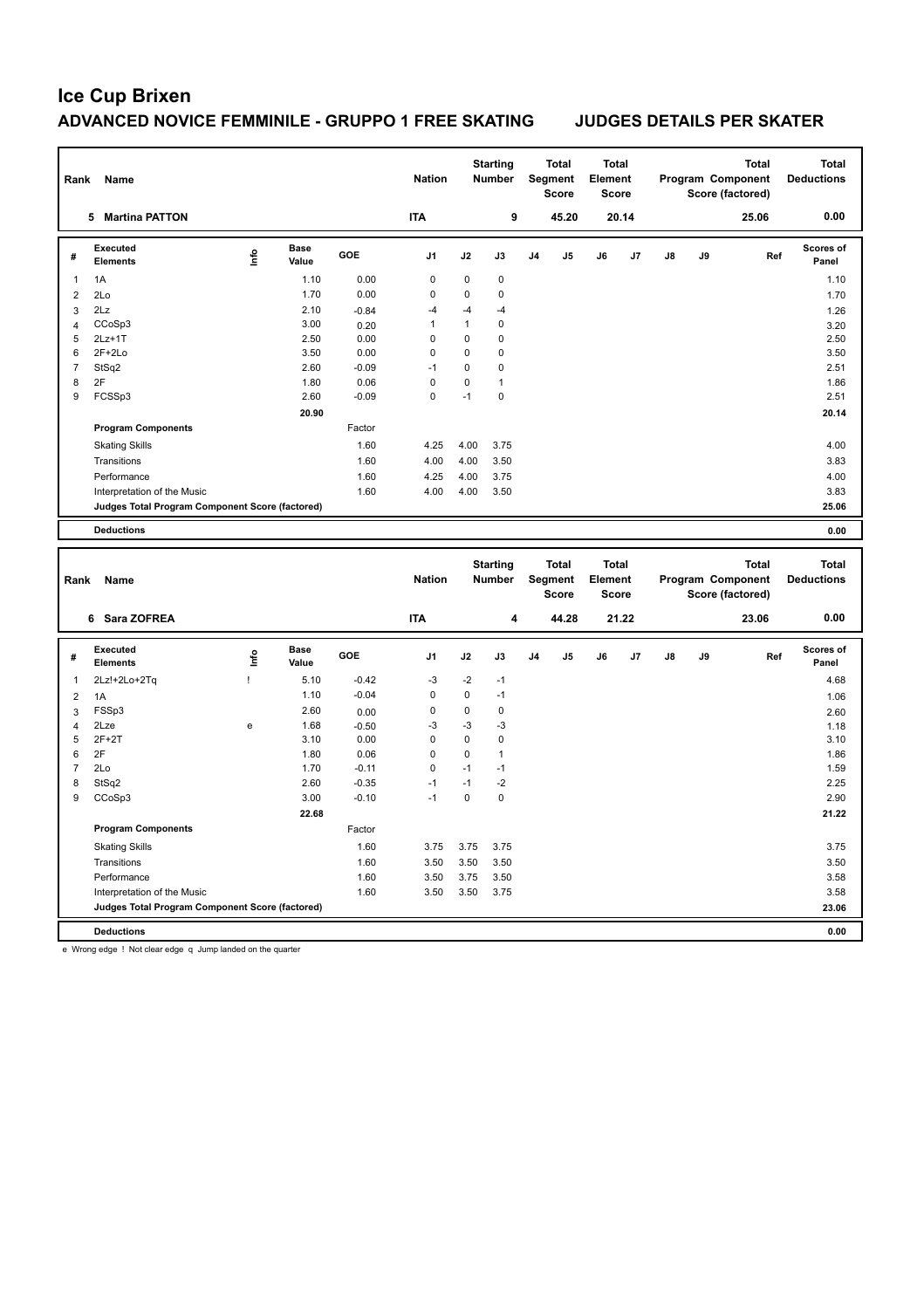| Rank                    | Name                                            |                                  |                      |            | <b>Nation</b>  |          | <b>Starting</b><br><b>Number</b> |                | <b>Total</b><br>Segment<br><b>Score</b> | Total<br>Element<br>Score |       |    |    | Total<br>Program Component<br>Score (factored) | Total<br><b>Deductions</b> |
|-------------------------|-------------------------------------------------|----------------------------------|----------------------|------------|----------------|----------|----------------------------------|----------------|-----------------------------------------|---------------------------|-------|----|----|------------------------------------------------|----------------------------|
|                         | Lucrezia GRIGOLETTO<br>$\overline{7}$           |                                  |                      |            | <b>ITA</b>     |          | 5                                |                | 43.70                                   |                           | 20.07 |    |    | 24.13                                          | $-0.50$                    |
| #                       | Executed<br><b>Elements</b>                     | $\mathop{\mathsf{Int}}\nolimits$ | <b>Base</b><br>Value | <b>GOE</b> | J <sub>1</sub> | J2       | J3                               | J <sub>4</sub> | J <sub>5</sub>                          | J6                        | J7    | J8 | J9 | Ref                                            | <b>Scores of</b><br>Panel  |
| $\overline{\mathbf{1}}$ | 2F!+2Lo                                         |                                  | 3.50                 | $-0.24$    | $-1$           | $-1$     | $-2$                             |                |                                         |                           |       |    |    |                                                | 3.26                       |
| $\overline{2}$          | 2A<<                                            | <<                               | 1.10                 | $-0.55$    | $-5$           | $-5$     | $-5$                             |                |                                         |                           |       |    |    |                                                | 0.55                       |
| 3                       | CCoSp3                                          |                                  | 3.00                 | $-0.40$    | $-1$           | $-1$     | $-2$                             |                |                                         |                           |       |    |    |                                                | 2.60                       |
| $\overline{4}$          | 2F                                              |                                  | 1.80                 | $-0.06$    | 0              | $-1$     | $\mathbf 0$                      |                |                                         |                           |       |    |    |                                                | 1.74                       |
| 5                       | 2Lo+1Eu+2Sq                                     | q                                | 3.50                 | $-0.62$    | -3             | $-4$     | $-4$                             |                |                                         |                           |       |    |    |                                                | 2.88                       |
| 6                       | 2Lz                                             |                                  | 2.10                 | 0.00       | $\Omega$       | 0        | 0                                |                |                                         |                           |       |    |    |                                                | 2.10                       |
| $\overline{7}$          | StSq2                                           |                                  | 2.60                 | 0.09       | $\Omega$       | $\Omega$ | $\mathbf{1}$                     |                |                                         |                           |       |    |    |                                                | 2.69                       |
| 8                       | 2Lz                                             |                                  | 2.10                 | 0.00       | 0              | $\Omega$ | $\mathbf 0$                      |                |                                         |                           |       |    |    |                                                | 2.10                       |
| 9                       | FCSSp2                                          |                                  | 2.30                 | $-0.15$    | $-1$           | $-1$     | $\mathbf 0$                      |                |                                         |                           |       |    |    |                                                | 2.15                       |
|                         |                                                 |                                  | 22.00                |            |                |          |                                  |                |                                         |                           |       |    |    |                                                | 20.07                      |
|                         | <b>Program Components</b>                       |                                  |                      | Factor     |                |          |                                  |                |                                         |                           |       |    |    |                                                |                            |
|                         | <b>Skating Skills</b>                           |                                  |                      | 1.60       | 4.00           | 4.00     | 3.50                             |                |                                         |                           |       |    |    |                                                | 3.83                       |
|                         | Transitions                                     |                                  |                      | 1.60       | 3.75           | 4.25     | 3.25                             |                |                                         |                           |       |    |    |                                                | 3.75                       |
|                         | Performance                                     |                                  |                      | 1.60       | 4.00           | 4.00     | 3.25                             |                |                                         |                           |       |    |    |                                                | 3.75                       |
|                         | Interpretation of the Music                     |                                  |                      | 1.60       | 3.75           | 4.00     | 3.50                             |                |                                         |                           |       |    |    |                                                | 3.75                       |
|                         | Judges Total Program Component Score (factored) |                                  |                      |            |                |          |                                  |                |                                         |                           |       |    |    |                                                | 24.13                      |
|                         | <b>Deductions</b>                               |                                  | Falls:               | $-0.50$    |                |          |                                  |                |                                         |                           |       |    |    |                                                | $-0.50$                    |

<< Downgraded jump ! Not clear edge q Jump landed on the quarter

| Rank | <b>Name</b>                                     |      |                      |            | <b>Nation</b>  |                | <b>Starting</b><br><b>Number</b> |                | <b>Total</b><br>Segment<br><b>Score</b> | <b>Total</b><br>Element<br><b>Score</b> |                |               |    | <b>Total</b><br>Program Component<br>Score (factored) | Total<br><b>Deductions</b> |
|------|-------------------------------------------------|------|----------------------|------------|----------------|----------------|----------------------------------|----------------|-----------------------------------------|-----------------------------------------|----------------|---------------|----|-------------------------------------------------------|----------------------------|
|      | Silvia ZANIN<br>8                               |      |                      |            | <b>ITA</b>     |                | 8                                |                | 43.57                                   |                                         | 17.84          |               |    | 25.73                                                 | 0.00                       |
| #    | Executed<br><b>Elements</b>                     | ١nf٥ | <b>Base</b><br>Value | <b>GOE</b> | J <sub>1</sub> | J2             | J3                               | J <sub>4</sub> | J <sub>5</sub>                          | J6                                      | J <sub>7</sub> | $\mathsf{J}8$ | J9 | Ref                                                   | Scores of<br>Panel         |
| 1    | 1A                                              |      | 1.10                 | 0.18       | $\mathbf{1}$   | $\overline{2}$ | $\overline{\mathbf{c}}$          |                |                                         |                                         |                |               |    |                                                       | 1.28                       |
| 2    | 1F                                              |      | 0.50                 | 0.00       | 0              | $\Omega$       | 0                                |                |                                         |                                         |                |               |    |                                                       | 0.50                       |
| 3    | 1Lo                                             |      | 0.50                 | $-0.02$    | $-1$           | $\Omega$       | 0                                |                |                                         |                                         |                |               |    |                                                       | 0.48                       |
| 4    | CCoSp3                                          |      | 3.00                 | 0.30       | $\mathbf{1}$   |                | 1                                |                |                                         |                                         |                |               |    |                                                       | 3.30                       |
| 5    | 2Lz                                             |      | 2.10                 | $-0.07$    | -1             | $-1$           | 1                                |                |                                         |                                         |                |               |    |                                                       | 2.03                       |
| 6    | $2F+2T$                                         |      | 3.10                 | 0.00       | 0              | 0              | 0                                |                |                                         |                                         |                |               |    |                                                       | 3.10                       |
| 7    | StSq3                                           |      | 3.30                 | 0.11       | $-1$           | $\Omega$       | $\overline{2}$                   |                |                                         |                                         |                |               |    |                                                       | 3.41                       |
| 8    | 2Lz                                             |      | 2.10                 | $-0.28$    | -2             | $-1$           | $-1$                             |                |                                         |                                         |                |               |    |                                                       | 1.82                       |
| 9    | FCSSp2                                          |      | 2.30                 | $-0.38$    | $-2$           | $-2$           | $-1$                             |                |                                         |                                         |                |               |    |                                                       | 1.92                       |
|      |                                                 |      | 18.00                |            |                |                |                                  |                |                                         |                                         |                |               |    |                                                       | 17.84                      |
|      | <b>Program Components</b>                       |      |                      | Factor     |                |                |                                  |                |                                         |                                         |                |               |    |                                                       |                            |
|      | <b>Skating Skills</b>                           |      |                      | 1.60       | 4.00           | 4.00           | 4.25                             |                |                                         |                                         |                |               |    |                                                       | 4.08                       |
|      | Transitions                                     |      |                      | 1.60       | 3.75           | 4.25           | 4.25                             |                |                                         |                                         |                |               |    |                                                       | 4.08                       |
|      | Performance                                     |      |                      | 1.60       | 3.75           | 3.75           | 3.75                             |                |                                         |                                         |                |               |    |                                                       | 3.75                       |
|      | Interpretation of the Music                     |      |                      | 1.60       | 4.00           | 4.00           | 4.50                             |                |                                         |                                         |                |               |    |                                                       | 4.17                       |
|      | Judges Total Program Component Score (factored) |      |                      |            |                |                |                                  |                |                                         |                                         |                |               |    |                                                       | 25.73                      |
|      | <b>Deductions</b>                               |      |                      |            |                |                |                                  |                |                                         |                                         |                |               |    |                                                       | 0.00                       |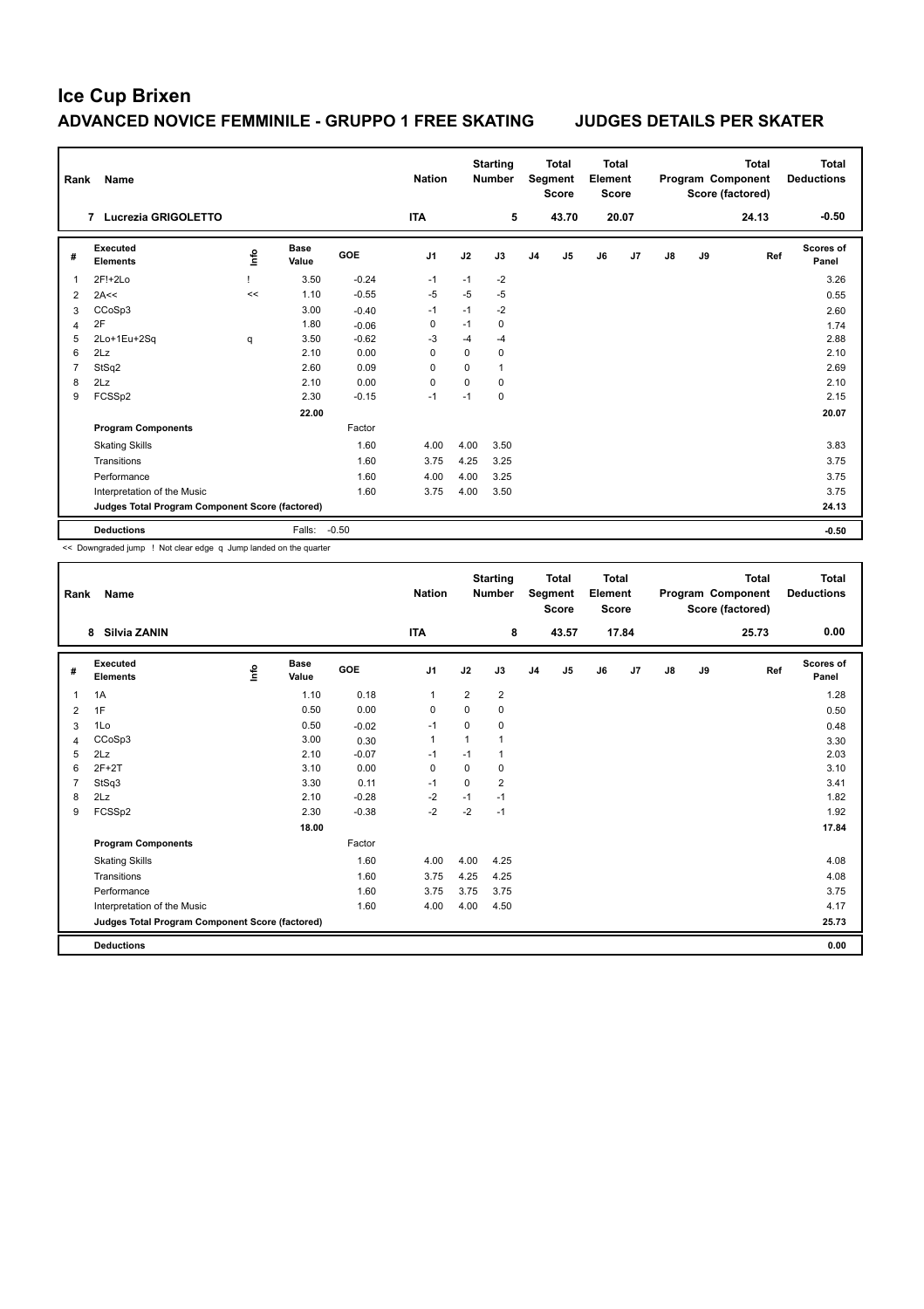| Rank           | Name                                            |      |                      |            | <b>Nation</b>  |          | <b>Starting</b><br><b>Number</b> |                | <b>Total</b><br>Segment<br><b>Score</b> | Total<br>Element<br><b>Score</b> |                |               |    | Total<br>Program Component<br>Score (factored) | Total<br><b>Deductions</b> |
|----------------|-------------------------------------------------|------|----------------------|------------|----------------|----------|----------------------------------|----------------|-----------------------------------------|----------------------------------|----------------|---------------|----|------------------------------------------------|----------------------------|
|                | <b>Michelle KOZIK</b><br>9                      |      |                      |            | <b>ITA</b>     |          | 1                                |                | 38.20                                   |                                  | 18.40          |               |    | 20.80                                          | $-1.00$                    |
| #              | Executed<br><b>Elements</b>                     | ١nfo | <b>Base</b><br>Value | <b>GOE</b> | J <sub>1</sub> | J2       | J3                               | J <sub>4</sub> | J <sub>5</sub>                          | J6                               | J <sub>7</sub> | $\mathsf{J}8$ | J9 | Ref                                            | Scores of<br>Panel         |
| 1              | 2A<<                                            | <<   | 1.10                 | $-0.44$    | $-4$           | $-4$     | $-4$                             |                |                                         |                                  |                |               |    |                                                | 0.66                       |
| 2              | 2A<<                                            | <<   | 1.10                 | $-0.55$    | $-5$           | $-5$     | $-5$                             |                |                                         |                                  |                |               |    |                                                | 0.55                       |
| 3              | 2Lz+2Lo+2T                                      |      | 5.10                 | $-0.28$    | $-1$           | $-1$     | $-2$                             |                |                                         |                                  |                |               |    |                                                | 4.82                       |
| $\overline{4}$ | FSSp3                                           |      | 2.60                 | $-0.26$    | $-1$           | $-1$     | $-1$                             |                |                                         |                                  |                |               |    |                                                | 2.34                       |
| 5              | $2Fq+2T$                                        | q    | 3.10                 | $-0.36$    | $-2$           | $-2$     | $-2$                             |                |                                         |                                  |                |               |    |                                                | 2.74                       |
| 6              | 2Lzq                                            | q    | 2.10                 | $-0.42$    | $-2$           | $-2$     | $-2$                             |                |                                         |                                  |                |               |    |                                                | 1.68                       |
| $\overline{7}$ | StSq3                                           |      | 3.30                 | 0.11       | 0              | $\Omega$ | $\mathbf{1}$                     |                |                                         |                                  |                |               |    |                                                | 3.41                       |
| 8              | 1F                                              |      | 0.50                 | $-0.17$    | $-3$           | $-4$     | $-3$                             |                |                                         |                                  |                |               |    |                                                | 0.33                       |
| 9              | CCoSp1                                          |      | 2.00                 | $-0.13$    | $-1$           | $-1$     | $\mathbf 0$                      |                |                                         |                                  |                |               |    |                                                | 1.87                       |
|                |                                                 |      | 20.90                |            |                |          |                                  |                |                                         |                                  |                |               |    |                                                | 18.40                      |
|                | <b>Program Components</b>                       |      |                      | Factor     |                |          |                                  |                |                                         |                                  |                |               |    |                                                |                            |
|                | <b>Skating Skills</b>                           |      |                      | 1.60       | 3.25           | 3.25     | 3.75                             |                |                                         |                                  |                |               |    |                                                | 3.42                       |
|                | Transitions                                     |      |                      | 1.60       | 3.00           | 3.00     | 3.00                             |                |                                         |                                  |                |               |    |                                                | 3.00                       |
|                | Performance                                     |      |                      | 1.60       | 3.25           | 3.25     | 3.25                             |                |                                         |                                  |                |               |    |                                                | 3.25                       |
|                | Interpretation of the Music                     |      |                      | 1.60       | 3.25           | 3.00     | 3.75                             |                |                                         |                                  |                |               |    |                                                | 3.33                       |
|                | Judges Total Program Component Score (factored) |      |                      |            |                |          |                                  |                |                                         |                                  |                |               |    |                                                | 20.80                      |
|                | <b>Deductions</b>                               |      | Falls:               | $-1.00$    |                |          |                                  |                |                                         |                                  |                |               |    |                                                | $-1.00$                    |

<< Downgraded jump q Jump landed on the quarter

| Rank | <b>Name</b>                                     |          |                      |         | <b>Nation</b>  |              | <b>Starting</b><br><b>Number</b> |                | <b>Total</b><br>Segment<br><b>Score</b> | <b>Total</b><br>Element<br><b>Score</b> |       |               |    | <b>Total</b><br>Program Component<br>Score (factored) | Total<br><b>Deductions</b> |
|------|-------------------------------------------------|----------|----------------------|---------|----------------|--------------|----------------------------------|----------------|-----------------------------------------|-----------------------------------------|-------|---------------|----|-------------------------------------------------------|----------------------------|
| 10   | <b>Selene DANTONE</b>                           |          |                      |         | <b>ITA</b>     |              | 11                               |                | 35.55                                   |                                         | 16.12 |               |    | 20.93                                                 | $-1.50$                    |
| #    | Executed<br><b>Elements</b>                     | Info     | <b>Base</b><br>Value | GOE     | J <sub>1</sub> | J2           | J3                               | J <sub>4</sub> | J5                                      | J6                                      | J7    | $\mathsf{J}8$ | J9 | Ref                                                   | Scores of<br>Panel         |
| 1    | 2A<                                             | $\hat{}$ | 2.64                 | $-1.32$ | $-5$           | $-5$         | $-5$                             |                |                                         |                                         |       |               |    |                                                       | 1.32                       |
| 2    | 2Lz!+2Lo<+2T<<                                  | <<       | 3.86                 | $-0.98$ | -5             | $-5$         | $-4$                             |                |                                         |                                         |       |               |    |                                                       | 2.88                       |
| 3    | $2F+2Lo$                                        |          | 3.50                 | $-0.90$ | $-5$           | $-5$         | $-5$                             |                |                                         |                                         |       |               |    |                                                       | 2.60                       |
| 4    | FCSSp3                                          |          | 2.60                 | $-0.09$ | 0              | $\mathbf 0$  | $-1$                             |                |                                         |                                         |       |               |    |                                                       | 2.51                       |
| 5    | 2Lz                                             |          | 2.10                 | 0.07    | $\mathbf 0$    | $\mathbf{1}$ | 0                                |                |                                         |                                         |       |               |    |                                                       | 2.17                       |
| 6    | 2Fq                                             | q        | 1.80                 | $-0.90$ | $-5$           | $-5$         | $-5$                             |                |                                         |                                         |       |               |    |                                                       | 0.90                       |
|      | CCoSp2V                                         |          | 1.88                 | $-0.32$ | $-2$           | $-2$         | $-1$                             |                |                                         |                                         |       |               |    |                                                       | 1.56                       |
| 8    | StSqB                                           |          | 1.50                 | $-0.40$ | $-2$           | $-3$         | $-3$                             |                |                                         |                                         |       |               |    |                                                       | 1.10                       |
| 9    | 2S                                              |          | 1.30                 | $-0.22$ | $-2$           | $-1$         | $-2$                             |                |                                         |                                         |       |               |    |                                                       | 1.08                       |
|      |                                                 |          | 21.18                |         |                |              |                                  |                |                                         |                                         |       |               |    |                                                       | 16.12                      |
|      | <b>Program Components</b>                       |          |                      | Factor  |                |              |                                  |                |                                         |                                         |       |               |    |                                                       |                            |
|      | <b>Skating Skills</b>                           |          |                      | 1.60    | 3.50           | 3.75         | 3.25                             |                |                                         |                                         |       |               |    |                                                       | 3.50                       |
|      | Transitions                                     |          |                      | 1.60    | 3.25           | 3.75         | 3.00                             |                |                                         |                                         |       |               |    |                                                       | 3.33                       |
|      | Performance                                     |          |                      | 1.60    | 3.00           | 3.50         | 2.75                             |                |                                         |                                         |       |               |    |                                                       | 3.08                       |
|      | Interpretation of the Music                     |          |                      | 1.60    | 3.25           | 3.50         | 2.75                             |                |                                         |                                         |       |               |    |                                                       | 3.17                       |
|      | Judges Total Program Component Score (factored) |          |                      |         |                |              |                                  |                |                                         |                                         |       |               |    |                                                       | 20.93                      |
|      | <b>Deductions</b>                               |          | Falls:               | $-1.50$ |                |              |                                  |                |                                         |                                         |       |               |    |                                                       | $-1.50$                    |

< Under-rotated jump << Downgraded jump ! Not clear edge q Jump landed on the quarter